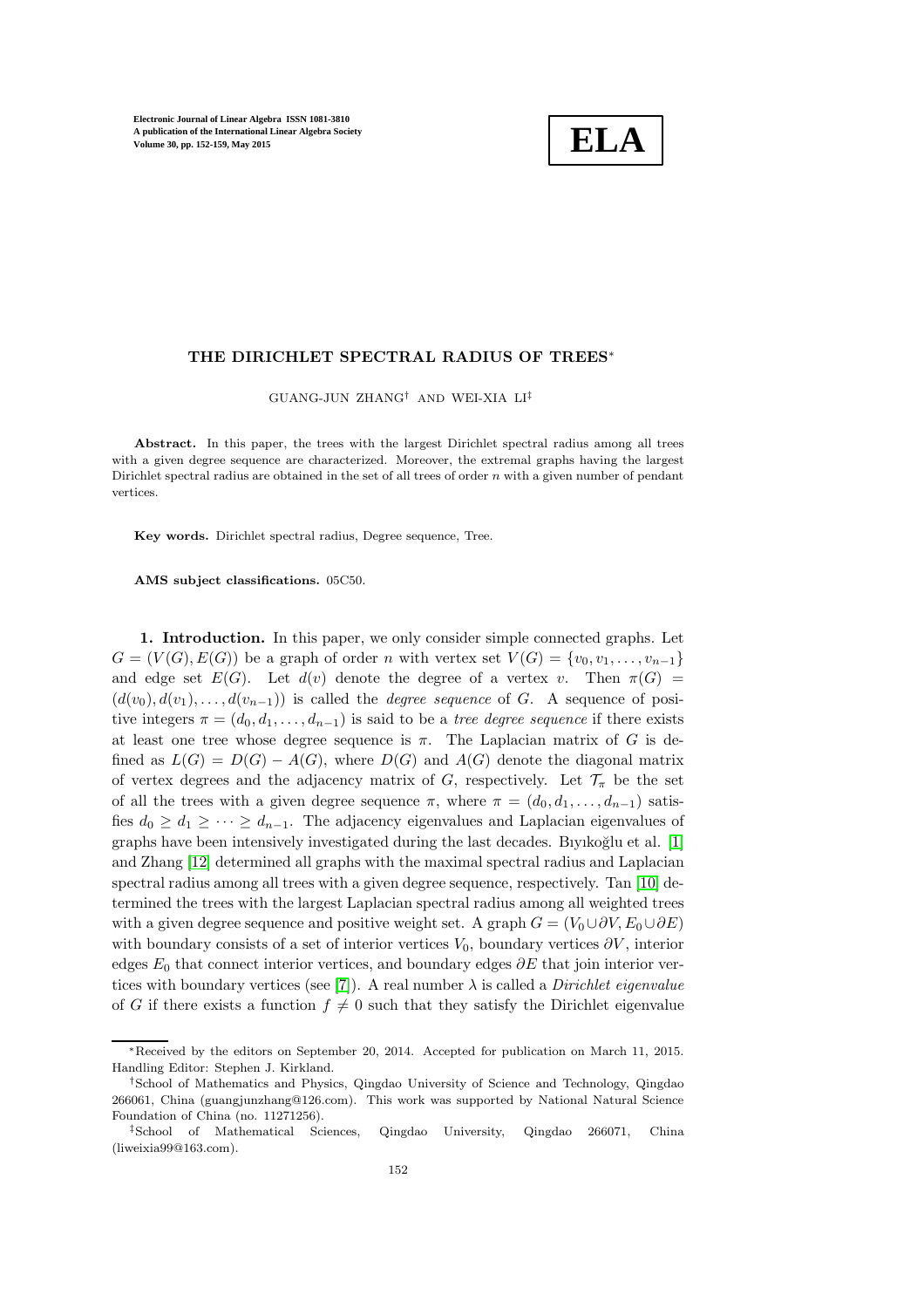

The Dirichlet Spectral Radius of Trees 153

problem:

$$
\begin{cases}\nL(G)f(u) = \lambda f(u), & u \in V_0, \\
f(u) = 0, & u \in \partial V.\n\end{cases}
$$

The function f is called a *Dirichlet eigenfunction* corresponding to  $\lambda$  (see [\[7\]](#page-7-3)). The largest Dirichlet eigenvalue of G is called Dirichlet spectral radius, denoted by  $\lambda(G)$ . Recently, there is an increasing interest in the Dirichlet eigenvalues of graphs (see [\[2\]](#page-7-4), [\[3\]](#page-7-5) and [\[7\]](#page-7-3)), since it can be regarded to be analogous to the Dirichlet eigenvalues of Laplacian operator on a manifold. The related eigenvalue problems have been occasionally occurred in fields like game theory [\[4\]](#page-7-6), network analysis [\[5\]](#page-7-7), and Pattern Recognition [\[8\]](#page-7-8). In this paper, we regard pendant vertices as boundary vertices and assume that both the set  $V_0$  and the set  $\partial V$  are not empty. Motivated by the above results, we will study the Dirichlet spectral radius of graphs in  $\mathcal{T}_{\pi}$ . The main result of this paper is as follows:

THEOREM 1.1. For a given tree degree sequence  $\pi$ ,  $T^*_{\pi}$  (see in Section 3) is the unique tree with the largest Dirichlet spectral radius in  $\mathcal{T}_{\pi}$ .

The rest of the paper is organized as follows. In Section 2, some notations and results are presented. In Section 3, we present the proof of Theorem 1.1 and some corollaries.

**2. Preliminaries.** Let  $R_G(f)$  be the Rayleigh quotient of Laplace operator L on real-valued function f on  $V(G)$ , where

$$
R_G(f) = \frac{< Lf, f>}{< f, f>} = \frac{\sum_{uv \in E} (f(u) - f(v))^2}{\sum_{v \in V} f^2(v)}.
$$

Let F denote the set of all real-valued functions f on  $V(G)$  with  $f(u) = 0$  for any boundary vertex  $u$ . The following proposition states a well-known fact about the Rayleigh quotients.

PROPOSITION 2.1. For a graph  $G = (V_0 \cup \partial V, E_0 \cup \partial E)$  with boundary, we have

$$
\lambda(G) = \max_{f \in \mathcal{F}} R_G(f) = \max_{f \in \mathcal{F}} \frac{< Lf, f>}{< f, f>}.
$$

Moreover, if  $R_G(f) = \lambda(G)$  for a function  $f \in \mathcal{F}$ , then f is a Dirichlet eigenfunction of  $\lambda(G)$ .

Let  $Q(G) = D(G) + A(G)$  be the signless Laplacian matrix of G and its Rayleigh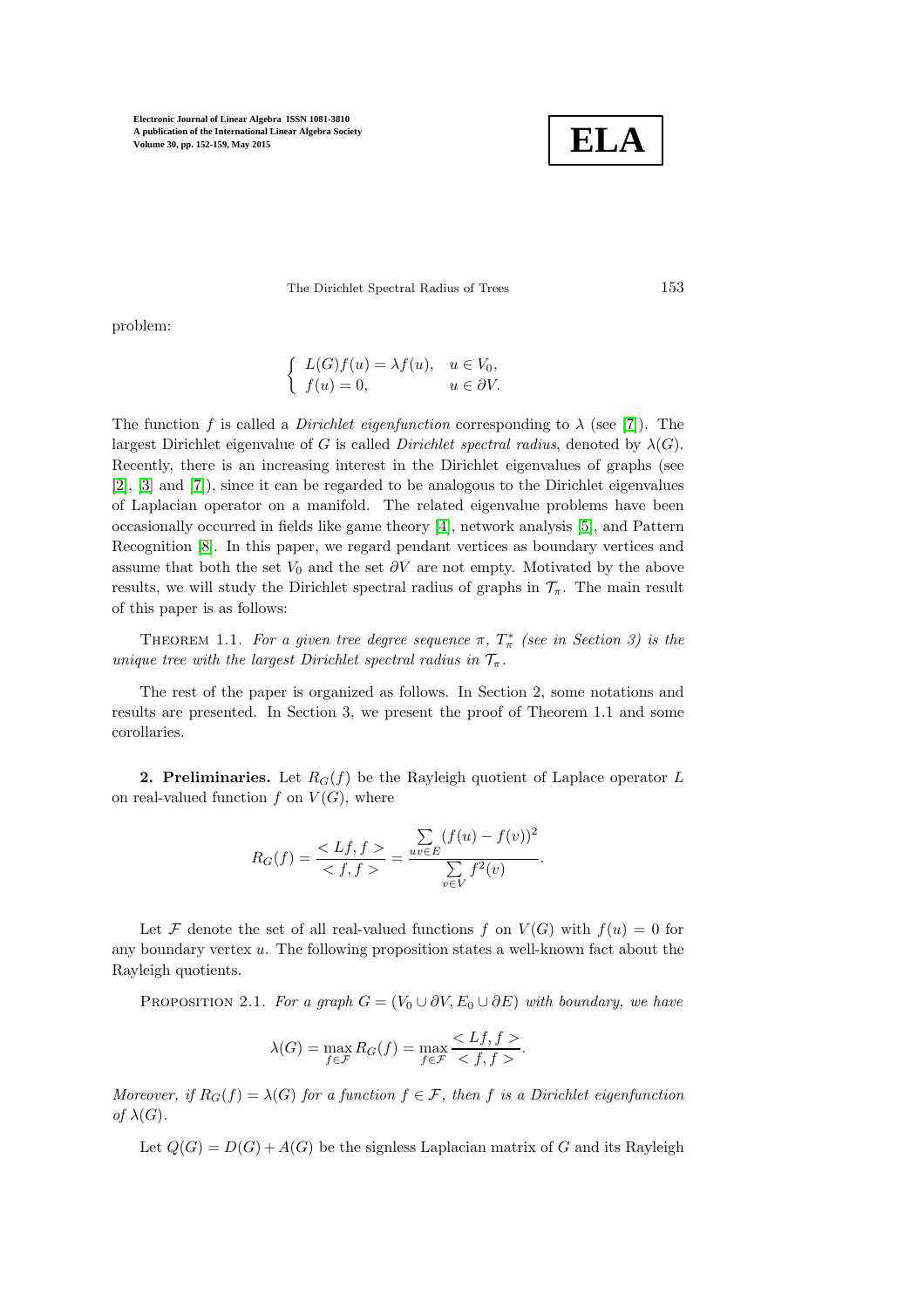

154 G.J. Zhang and W.X. Li

quotient is denoted by

$$
\Delta_G(f) = \frac{Qf, f}{\langle f, f \rangle} = \frac{\sum_{uv \in E} (f(u) + f(v))^2}{\sum_{v \in V} f^2(v)}.
$$

A real number  $\mu$  is called a *signless Dirichlet eigenvalue* of G if there exists a function  $f \neq 0$  on  $V(G)$  such that for  $u \in V(G)$ ,

$$
\begin{cases}\nQ(G)f(u) = \mu f(u), & u \in V_0, \\
f(u) = 0, & u \in \partial V.\n\end{cases}
$$

The largest signless Dirichlet eigenvalue of  $Q(G)$ , denoted by  $\mu(G)$ , is called the *sign*less Dirichlet spectral radius. The function f is called a signless Dirichlet eigenfunction of  $\mu(G)$ . Then we have the following

PROPOSITION 2.2. For a graph  $G = (V_0 \cup \partial V, E_0 \cup \partial E)$  with boundary we have

$$
\mu(G) = \max_{f \in \mathcal{F}} \Delta_G(f) = \max_{f \in \mathcal{F}} \frac{< Qf, f>}{< f, f>}.
$$

Moreover, if  $\Delta_G(f) = \mu(G)$  for a function  $f \in \mathcal{F}$ , then f is a signless Dirichlet eigenfunction of  $\mu(G)$ .

A discrete signless Dirichlet operator  $Q_0(G)$  of a graph G is the signless Laplacian matrix  $Q(G)$  restricted to interior vertices, i.e.,  $L_0(G) = D_0(G) + A_0(G)$ , where  $A_0(G)$ is the adjacency matrix of the graph  $G(V_0, E_0)$  induced by the interior vertices and  $D_0(G)$  is the degree diagonal matrix  $D(G)$  restricted to the interior vertices  $V_0(G)$ . Note that  $Q_0(G)$  is a irreducible nonnegative symmetric matrix. By the Perron-Frobenius Theorem, we have the following lemma.

LEMMA 2.3. Let G be a tree. Then the signless Dirichlet spectral radius  $\mu(G)$ of G is positive. Moreover, if f is a signless Dirichlet eigenfunction of  $\mu(G)$ , then  $f(v) > 0$  for all  $v \in V_0(G)$  or  $f(v) < 0$  for all  $v \in V_0(G)$ .

Let f be a unit eigenvector of  $\mu(G)$ . We call f a Dirichlet Perron vector of G if  $f(v) > 0$  for any  $v \in V_0(G)$ .

LEMMA 2.4. Let G be a tree. Then  $\lambda(G) = \mu(G)$ .

*Proof.* Without loss of generality, assume that  $G = (V_1, V_2, E(G))$  is a tree with bipartition  $V_1$  and  $V_2$ . Let f be Dirichlet Perron vector of G. Define  $f_1(x)$  $sign(x)f(x)$ , where  $sign(x) = 1$  if  $x \in V_1$  and  $sign(x) = -1$  if  $x \in V_2$ . Then we have

$$
\mu(G) = \Delta_G(f) = \sum_{uv \in E} (f(u) + f(v))^2 = \sum_{uv \in E} (f_1(u) - f_1(v))^2 = R_G(f_1) \le \lambda(G).
$$

The condition  $\lambda(G) \leq \mu(G)$  follows analogously.  $\Box$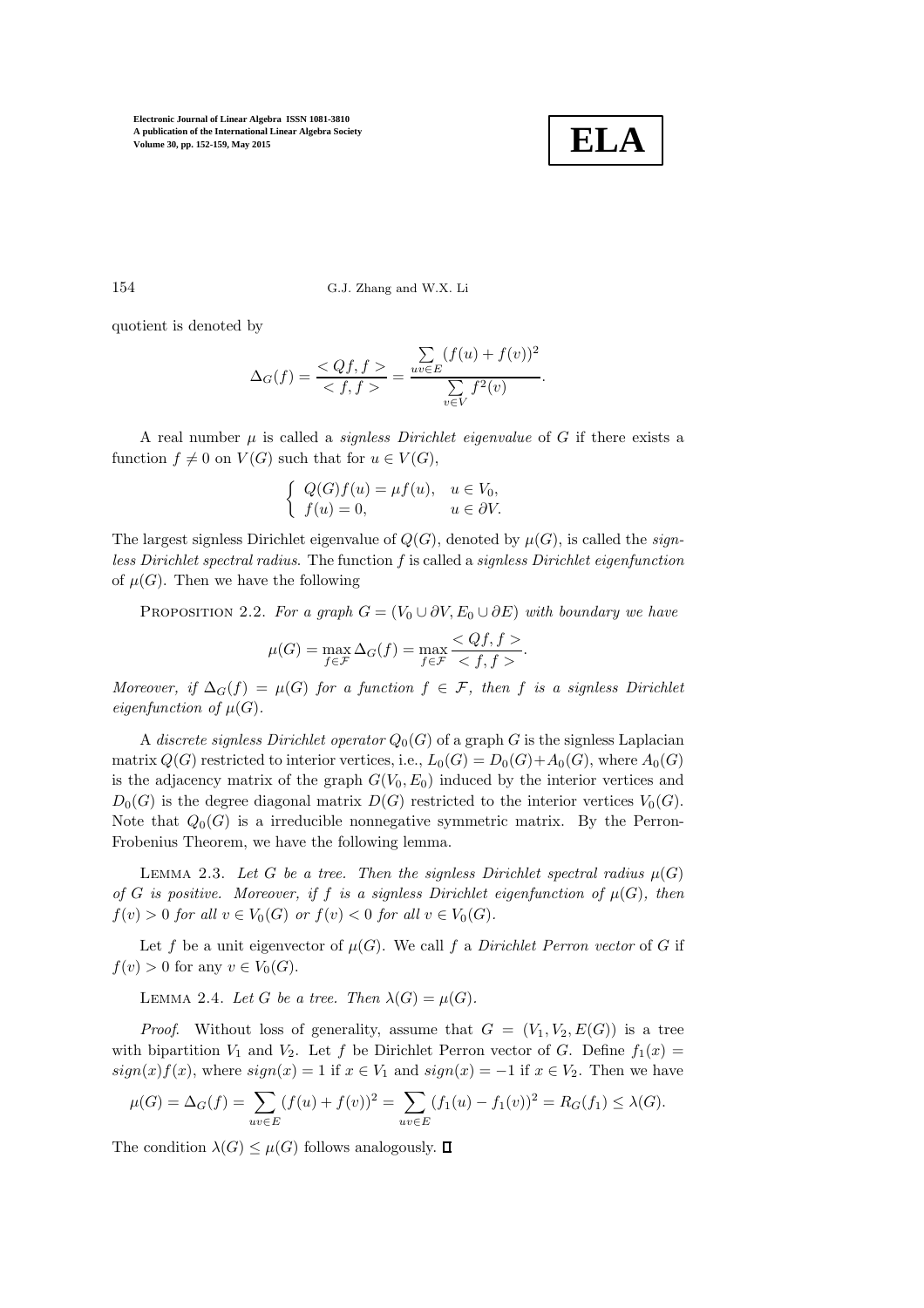

The Dirichlet Spectral Radius of Trees 155

3. The trees with the largest Dirichlet spectral radius in  $\mathcal{T}_{\pi}$ . In this section, we will characterize the trees with the largest Dirichlet spectral radius in  $\mathcal{T}_{\pi}$ . Let  $G + uv$  (resp.  $G - uv$ ) denote the graph obtained from G by adding (resp. deleting) an edge uv in  $G$ . The following lemmas will be used in our proof.

<span id="page-3-0"></span>LEMMA 3.1. (See also [\[12\]](#page-7-1)) Let  $T \in \mathcal{T}_{\pi}$  and  $uv, xy \in E(T)$  such that v and y are not in the path from u to x. Let f be the Dirichlet Perron vector of  $T$  and  $T' = T - uv - xy + uy + xv$ . Then  $T' \in \mathcal{T}_{\pi}$  and  $\lambda(T') \geq \lambda(T)$  if  $f(u) \geq f(x)$  and  $f(y) \ge f(v)$ . Moreover,  $\lambda(T') > \lambda(T)$  if one of the two inequalities is strict.

*Proof.* Let f be the Dirichlet Perron vector of T. Clearly,  $T' \in \mathcal{T}_{\pi}$ . Then we have

$$
\lambda(T') - \lambda(T) \ge \Delta_{T'}(f) - \Delta_T(f)
$$
  
=  $(f(u) + f(y))^2 + (f(x) + f(v))^2 - (f(u) + f(v))^2 - (f(x) + f(y))^2$   
=  $2(f(u) - f(x))(f(y) - f(v))$   
 $\ge 0.$ 

If  $\lambda(T') = \lambda(T)$ , then f also must be a signless Dirichlet eigenfunction of  $\lambda(T')$ . By

$$
\lambda(T)f(u) = \sum_{z,zu \in E(T) \setminus \{uv\}} (f(u) + f(z)) + (f(u) + f(v))
$$
  
=  $\lambda(T')f(u)$   
=  $\sum_{z,zu \in E(T) \setminus \{uv\}} (f(u) + f(z)) + (f(u) + f(y)),$ 

we have  $f(y) = f(v)$ . Similarly, we have  $f(u) = f(x)$ . So, the assertion holds.  $\square$ 

<span id="page-3-1"></span>Let  $dist(v)$  denote the distance between v and  $v_0$ , where  $v_0$  is the root of G. We call y a child of x and x the parent of y, if  $xy \in E(G)$  with  $dist(y) = dist(x) + 1$ .

LEMMA 3.2. Let  $T = (V_0 \cup \partial V, E_0 \cup \partial E)$  be a tree with the largest Dirichlet spectral radius in  $\mathcal{T}_{\pi}$  and f be the Dirichlet Perron vector of T. Then the vertices of T can be relabelled  $\{v_0, v_1, \ldots, v_{n-1}\}$  such that the following hold:

(1)  $f(v_0) \ge f(v_1) \ge \cdots \ge f(v_{n-1});$ 

(2) Let  $v_0$  be the root of T, then  $dist(v_0) \leq dist(v_1) \leq \cdots \leq dist(v_{n-1});$ 

(3) If  $v_i, v_s \in V(T)$  with  $i < s$ , then for any child  $v_j$  of  $v_i$  and any child  $v_t$  of  $v_s$ , there must be  $j < t$ .

*Proof.* Let  $V(T) = \{v_0, v_1, \ldots, v_{n-1}\}\$  such that  $f(v_0) \ge f(v_1) \ge \cdots \ge f(v_{n-1})\$ . We start with the vertex  $v_0$ . If  $v_0v_1 \in V(T)$ , there is nothing to do. Otherwise, there exists a child  $x_0$  of  $v_0$  with  $f(v_1) \ge f(x_0)$ . If  $f(v_1) = f(x_0)$ , we exchange the labelling of  $v_1$  and  $x_0$ . In the following, we assume  $f(v_1) > f(x_0)$ . Then  $v_1$  is not a pendant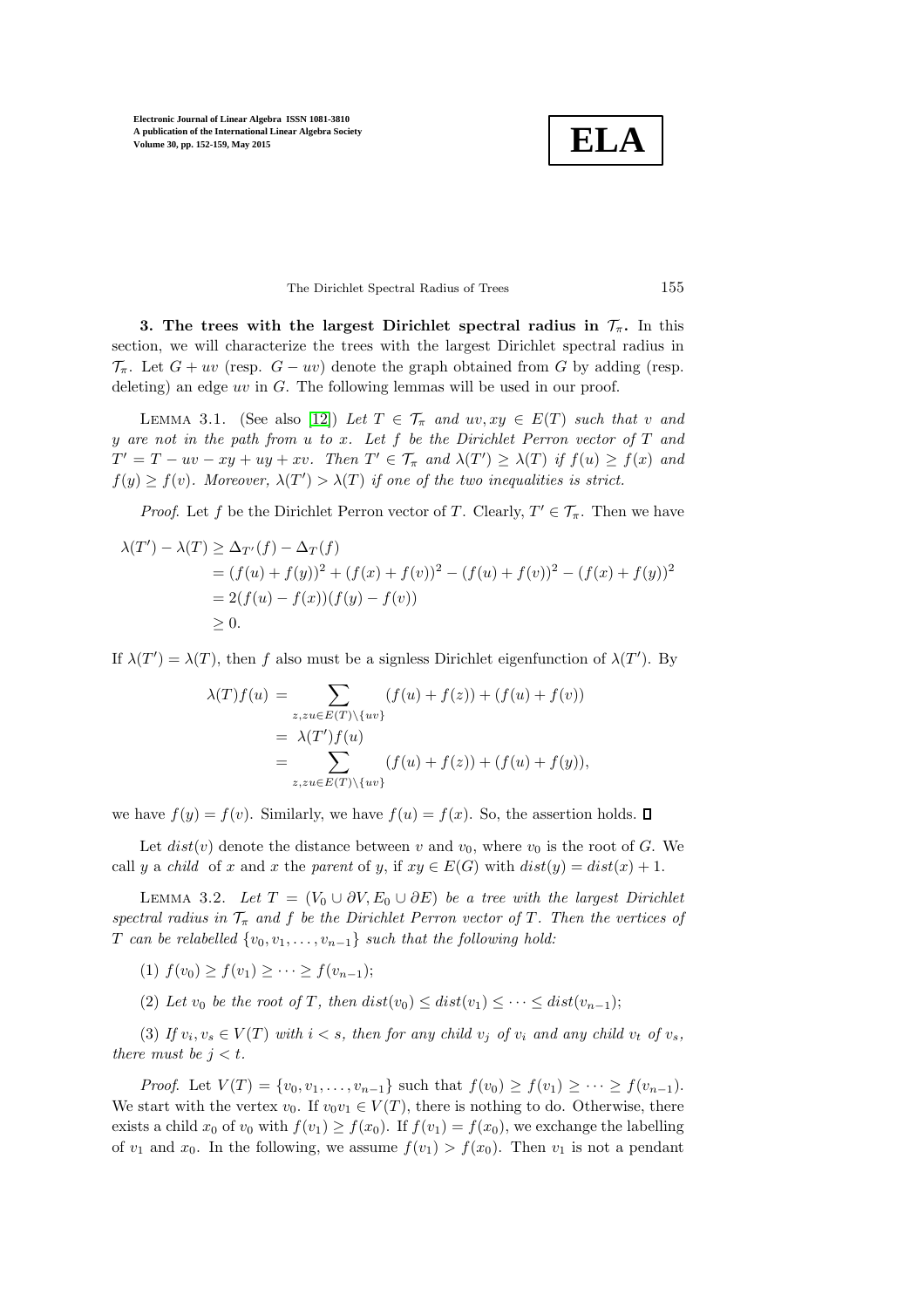

### 156 G.J. Zhang and W.X. Li

vertex. Since T is connected, there exist a path  $P_{0,1}$  from  $v_0$  to  $v_1$  and a parent  $u_1$  of  $v_1$  which is in  $P_{0,1}$  and can not be  $v_0$ . Since  $v_1$  is an interior vertex, there is also some child  $w_1$  of  $v_1$  which is not in  $P_{0,1}$ . If  $x_0 \in P_{0,1}$ , let  $T_1 = T - v_0 x_0 - v_1 w_1 + v_0 v_1 + x_0 w_1$ . Otherwise, let  $T_1 = T - v_0x_0 - v_1u_1 + v_0v_1 + x_0u_1$ . Since  $f(v_0) \ge f(w_1)$ ,  $f(v_1) > f(x_0)$ and  $f(v_0) \ge f(u_1)$ , we have  $\lambda(T_1) > \lambda(T)$  by Lemma [3.1.](#page-3-0) It is a contradiction to our assumption that T has the largest Dirichlet spectral radius in  $\mathcal{T}_{\pi}$ . Let  $s_0 = d(v_0)$ . By the same way, we can prove that  $v_0$  is also adjacent to  $v_2, v_3, \ldots, v_{s_0}$ .

Next we proceed in an analogous way with all children of  $v_1$  and prove that the vertices  $v_{d(v_0)+1}, v_{d(v_0)+2}, \ldots, v_{s_1}$  are adjacent to  $v_1$ , where  $s_1 = d(v_0) + d(v_1) - 1$ . Let  $s_{r-1} = d(v_0) + d(v_1) + \cdots + d(v_{r-1}) - r + 1$ . Now assume that  $v_{r-1}$  has already been adjacent to the respective vertices  $v_{s_{r-2}+1}, v_{s_{r-2}+2}, \ldots, v_{s_{r-2}+d(v_{r-1})-1}$ . In the following, we observe the vertex  $v_r$ . If  $v_r$  is adjacent to  $v_{s_{r-1}+1}$ , there is nothing to do. Otherwise, there exist a child  $x_r$  of  $v_r$  with  $f(v_{s_{r-1}+1}) \geq f(x_r)$  and a path  $P_{r,s_{r-1}+1}$  from  $v_r$  to  $v_{s_{r-1}+1}$ . Without loss of generality, assume  $f(v_{s_{r-1}+1}) > f(x_r)$ . Then there exist a parent  $u_r$  of  $v_{s_{r-1}+1}$  in  $P_{r,s_{r-1}+1}$  and some child  $w_r$  which is not in  $P_{r,s_{r-1}+1}$ . Let  $T_r = T - v_r x_r - v_{s_{r-1}+1}w_r + v_r v_{s_{r-1}+1} + x_r w_r$  (if  $x_r \in P_{r,s_{r-1}+1}$ ) or  $T_r = T - v_r x_r - v_{s_{r-1}+1} u_r + x_r u_r + v_r v_{s_{r-1}+1}$  (if  $x_r \notin P_{r,s_{r-1}+1}$ ). Since  $f(v_r) \ge$  $f(u_r), f(v_r) \ge f(w_r)$  and  $f(v_{s_{r-1}+1}) > f(x_r)$ , we have  $\lambda(T_r) > \lambda(T)$  by Lemma [3.1.](#page-3-0) It is a contradiction to our assumption that  $T$  has the largest Dirichlet spectral radius in  $\mathcal{T}_{\pi}$ . By the same procedure, we can prove that  $v_r$  is adjacent to the respective vertices  $v_{s_{r-1}+2}, v_{s_{r-1}+3}, \ldots, v_{s_{r-1}+d(v_r)-1}$ . By the induction, the assertion holds.  $\square$ 

<span id="page-4-0"></span>LEMMA 3.3. Let  $G = (V_0 \cup \partial V, E_0 \cup \partial E)$  be a graph with boundary and P be a path from an interior vertex  $v_1$  to another interior vertex  $v_2$ . Suppose that  $v_1u_i \in E(G)$ ,  $v_2u_i \notin E(G)$  and  $u_i$  is not on the path P for  $i = 1, 2, \ldots, t$  with  $t \leq d(v_1) - 2$ . By deleting the t edges  $v_1u_1, v_1u_2, \ldots, v_1u_t$  and adding the t edges  $v_2u_1, v_2u_2, \ldots, v_2u_t$  we get a new tree G'. Let f be the Dirichlet Perron vector of G. Then if  $f(v_1) \leq f(v_2)$ , we have

$$
\lambda(G') > \lambda(G).
$$

Proof. By

$$
\lambda(G') - \lambda(G) \geq \Delta_{G'}(f) - \Delta_G(f)
$$
  
= 
$$
\sum_{i=1}^t (f(v_2) + f(u_i))^2 - \sum_{i=1}^t (f(v_1) + f(u_i))^2
$$
  

$$
\geq 0,
$$

we have  $\lambda(G') \geq \lambda(G)$ . If  $\lambda(G') = \lambda(G)$ , then f also must be a signless Dirichlet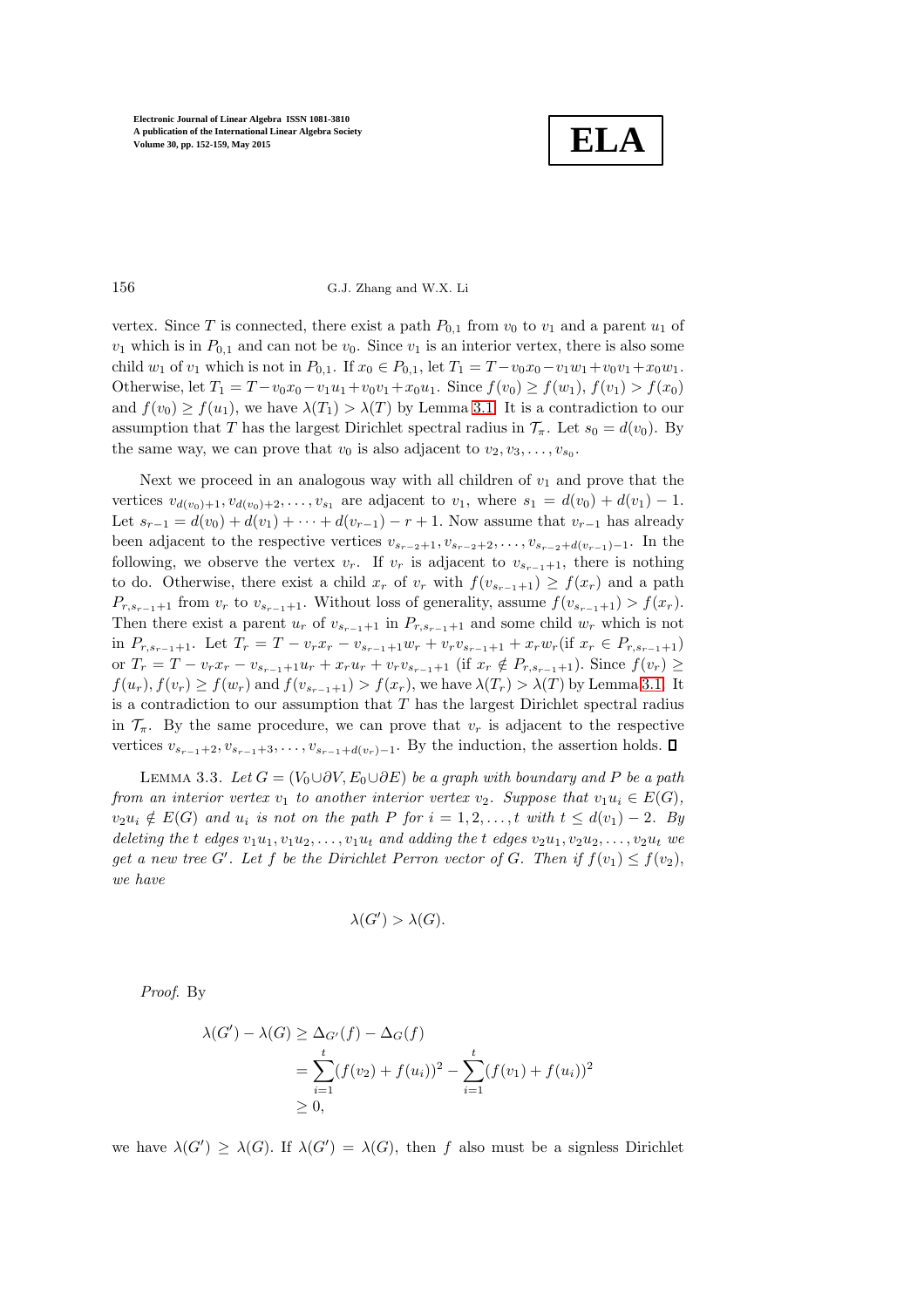

The Dirichlet Spectral Radius of Trees 157

eigenfunction of  $\lambda(G')$ . By

$$
\lambda(G')f(v_1) = \sum_{x,v_1x \in G'} (f(v_1) + f(x))
$$
  
=  $\lambda(G)f(v_1)$   
=  $\sum_{x,v_1x \in G'} (f(v_1) + f(x)) + \sum_{i=1}^t (f(v_1) + f(u_i)),$ 

we have  $\sum_{i=1}^{t} (f(v_1) + f(u_i)) = 0$ . This is a contradiction with  $f(v_1) > 0$  and  $f(u_i) \geq 0$ . So, the assertion holds. The proof is completed.

In the following, we use the method of [\[12\]](#page-7-1) to define a special tree  $T^*_\pi$  with a given nonincreasing tree degree sequence  $\pi = (d_0, d_1, \ldots, d_{n-1})$ as follows. Select a vertex  $v_{0,1}$  as the root of  $T^*_{\pi}$ , and begin with  $v_{0,1}$  of the zero-th layer. Let  $s_1 = d_0$  and select  $s_1$ vertices  $v_{1,1}, v_{1,2}, \ldots, v_{1,s_1}$  of the first layer as the children of  $v_{0,1}$ . Next we construct the second layer as follows. Let  $s_2 = \sum_{n=1}^{s_1}$  $\sum_{i=1} d_i - s_1$  and select  $s_2$  vertices  $v_{2,1}, v_{2,2}, \ldots, v_{2,s_2}$ such that  $v_{2,1}, \ldots, v_{2,d_1-1}$  are the children of  $v_{1,1}$ , and  $v_{2,d_1}, \ldots, v_{2,d_1+d_2-2}$  are the children of  $v_{1,2}, \ldots$ , and  $v_{2,d_1+\cdots+d_{s_1-1}-s_1+2}, \ldots, v_{2,d_1+\cdots+d_{s_1}-s_1}$  are the children of  $v_{1,s_1}$ . Assume that all vertices of the t-st layer have been constructed and are denoted by  $v_{t,1}, v_{t,2}, \ldots, v_{t,s_t}$ . We construct all the vertices of the  $(t+1)$ -st layer by the induction hypothesis. Let  $s_{t+1} = d_{s_1+\cdots+s_{t-1}+1} + \cdots + d_{s_1+\cdots+s_t} - s_t$  and select  $s_{t+1}$  vertices  $v_{t+1,1}, v_{t+1,2}, \ldots, v_{t+1,s_{t+1}}$  of the $(t+1)$ st layer such that  $v_{t+1,1}, \ldots, v_{t+1,d_{s+1}+\cdots+s_{t-1}+1}-1$ are the children of  $v_{t1}$ , ..., and  $v_{t+1,s_{t+1}-d_{s_1+\cdots+s_t}+2},\ldots,v_{t+1,s_{t+1}}$  are the children of  $v_{t,s_t}$ . In this way, we obtain only one tree  $T^*_{\pi}$  with degree sequence  $\pi$  such that  $v_{0,1}$ has the maximum degree in all interior vertices (see Fig. [3.1](#page-5-0) for an example).

EXAMPLE 3.4. Let  $\pi = (4, 3, 3, 3, 2, 2, 2, 2, 2, 2, 1, 1, 1, 1, 1, 1, 1).$  Then  $T^*_{\pi}$  is as follows:



<span id="page-5-0"></span>FIG. 3.1.  $T^*_{\pi}$  with degree sequence  $\pi(\circ \cdots$  boundary vertices).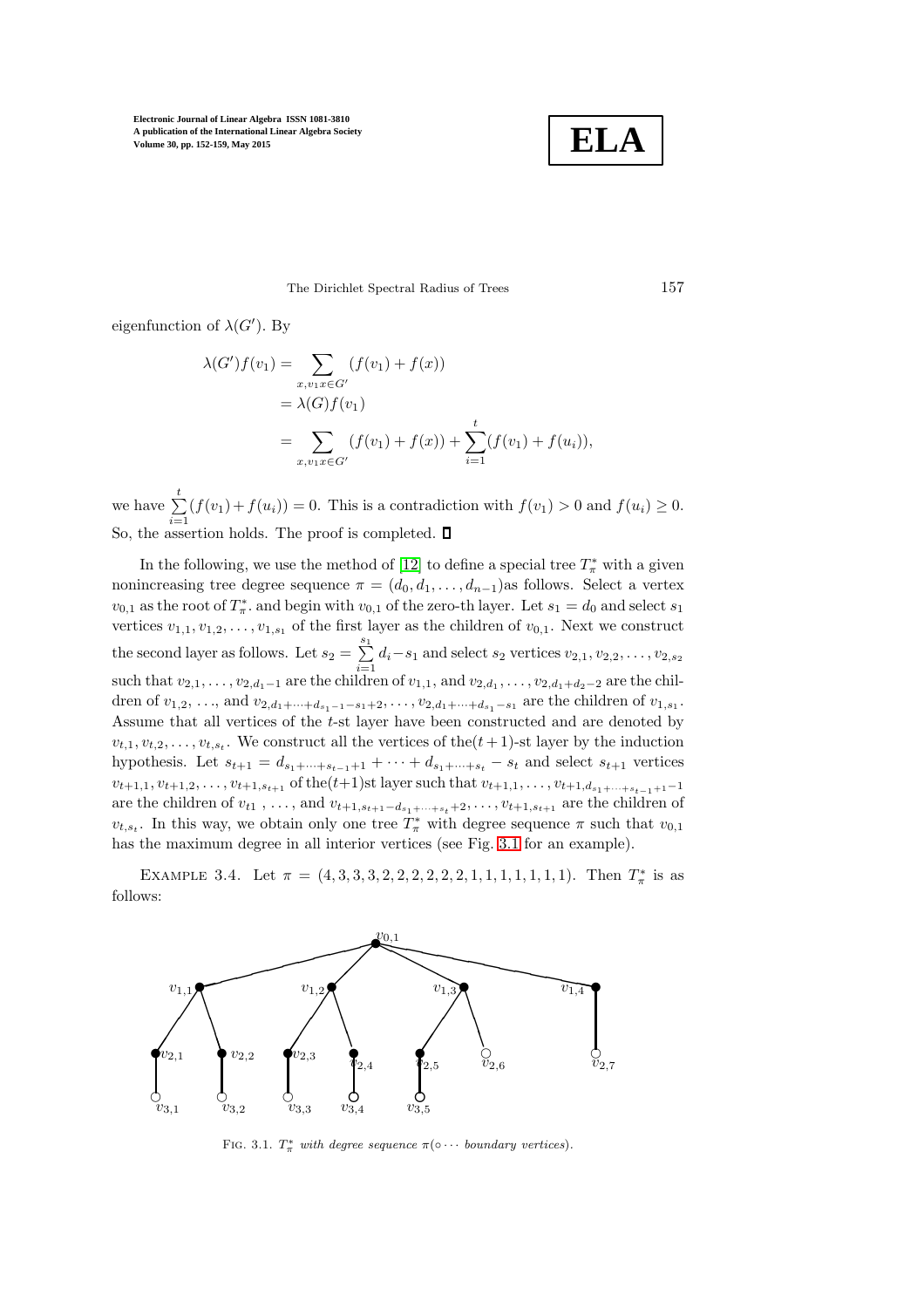

# 158 G.J. Zhang and W.X. Li

*Proof of Theorem 1.1.* Let  $T$  be a tree with the largest Dirichlet spectral radius in  $\mathcal{T}_{\pi}$ . Suppose  $V(T) = \{v_0, v_1, \ldots, v_{n-1}\}\$  such that they satisfy the three assertions in Lemma [3.2.](#page-3-1) Let  $f$  be the Dirichlet Perron vector of  $T$ .

In the following, we will prove that  $d(v_0) \geq d(v_1) \geq \cdots \geq d(v_{n-1})$ . If the assertion does not hold, there exists the smallest integer  $t \in \{0, 1, ..., n-1\}$  such that  $d(v_t) < d(v_{t+1})$ . Since  $f(v_t) \ge f(v_{t+1})$ ,  $v_t$  and  $v_{t+1}$  are interior vertices. Let  $u_1, u_2, \ldots, u_{d(v_{t+1})-1}$  be all the children of  $v_{t+1}$ . Then we have  $f(v_t) \ge f(v_{t+1}) \ge$  $f(u_i)$  for  $1 \leq i \leq d(v_{t+1})-1$  by Lemma [3.2.](#page-3-1) Let  $T_1 = T - v_{t+1}u_1-v_{t+1}u_2-\cdots-v_{t+1}u_s$  $+v_tu_1+v_tu_2+\cdots+v_tu_s$ , where  $s=d(v_{t+1})-d(v_t)$ . Then  $T_1\in\mathcal{T}_{\pi}$  and  $\lambda(T_1)>\lambda(T)$ by Lemma [3.3.](#page-4-0) This is a contradiction to our assumption that  $T$  has the largest Dirichlet spectral radius in  $\mathcal{T}_{\pi}$ . So, we have  $d(v_i) = d_i$  for  $0 \leq i \leq n-1$ . Clearly, T is isomorphic to  $T^*_{\pi}$ . The proof is completed.

Let  $\pi = (d_0, d_1, \ldots, d_{n-1})$  and  $\pi' = (d'_0, d'_1, \ldots, d'_{n-1})$  be two nonincreasing posi-Let  $n = (a_0, a_1, \ldots, a_{n-1})$  and  $n = (a_0, a_1, \ldots, a_{n-1})$ <br>tive sequences. If  $\sum_{i=1}^{t} d_i \leq \sum_{i=1}^{t} d_i'$  for  $t = 0, 1, \ldots, n-2$  and  $\sum_{i=0}^t d_i \leq \sum_{i=0}^t$  $i=0$  $d'_i$  for  $t = 0, 1, ..., n - 2$  and  $\sum_{i=1}^{n-1}$  $\sum_{i=0}^{n-1} d_i = \sum_{i=0}^{n-1}$  $i=0$  $d'_i$ , then  $\pi'$  is said to *majorize*  $\pi$ , and is denoted by  $\pi \leq \pi'$  (see [\[12\]](#page-7-1)).

<span id="page-6-0"></span>LEMMA 3.5. ([\[12\]](#page-7-1)) Let  $\pi = (d_0, d_1, \ldots, d_{n-1})$  and  $\pi' = (d'_0, d'_1, \ldots, d'_{n-1})$  be two nonincreasing graphic degree sequences. If  $\pi \leq \pi'$ , then there exist a series of graphic degree sequences  $\pi_1, \pi_2, \ldots, \pi_k$  such that  $\pi \leq \pi_1 \leq \pi_2 \leq \cdots \leq \pi_k \leq \pi'$ , and only two components of  $\pi_i$  and  $\pi_{i+1}$  are different by 1.

<span id="page-6-1"></span>THEOREM 3.6. Let  $\pi$  and  $\pi'$  be two tree degree sequences such that they have same frequency of the number 1. If  $\pi \leq \pi'$ , then  $\lambda(T^*_{\pi}) \leq \lambda(T^*_{\pi'})$  with equality holds if and only if  $\pi = \pi'$ .

*Proof.* Let f be the Dirichlet Perron vector of  $T^*_{\pi}$  and  $v_0, v_1, \ldots, v_{n-1} \in V(T^*_{\pi})$ such that they satisfy the three assertions in Lemma [3.2.](#page-3-1) Then  $f(v_0) \ge f(v_1) \ge \cdots \ge$  $f(v_{n-1})$  and  $d(v_t) = d_t$  for  $0 \le t \le n-1$ . By Lemma [3.5,](#page-6-0) without loss of generality, assume  $\pi = (d_0, d_1, \ldots, d_{n-1})$  and  $\pi' = (d'_0, d'_1, \ldots, d'_{n-1})$  such that  $d_i = d'_i - 1$ ,  $d_j = d'_j + 1$  with  $0 \leq i < j \leq n-1$ , and  $d_k = d'_k$  for  $k \neq i, j$ . Since  $\pi$  and  $\pi'$  have the same frequency of the number 1, we have  $d'_j \geq 2$  and  $d_j = d'_j + 1 \geq 3$ . So, there exists a vertex  $v_p$  with  $p > j$  such that  $v_j v_p \in E(T^*_\pi), v_i v_p \notin E(T^*_\pi)$  and  $v_p$  is not in the path from  $v_i$  to  $v_j$ . Let  $T_1 = T^*_{\pi} - v_j v_p + v_i v_p$ . Note  $f(v_i) \ge f(v_j)$ . We have  $T_1 \in \mathcal{T}_{\pi'}$  and  $\lambda(T^*_{\pi}) < \lambda(T_1) \leq \lambda(T^*_{\pi'})$  by Lemma [3.3.](#page-4-0) The proof is completed.

<span id="page-6-2"></span>COROLLARY 3.7. Let  $\omega = \{k, 2, \ldots, 2, 1, \ldots, 1\}$  such that the frequency of 1 is k. Then  $T_{\omega}^*$  is the unique tree with the largest Dirichlet spectral radius among all the trees with k pendant vertices.

*Proof.* Let T be a tree with k pendant vertices and degree sequence  $\pi = (d_0, d_1)$  $d_1, \ldots, d_{n-1}$ ). Then  $d_{n-k} = d_{n-k+1} = \cdots = d_{n-1} = 1$  and  $d_{n-k-1} \geq 2$ . Clearly,